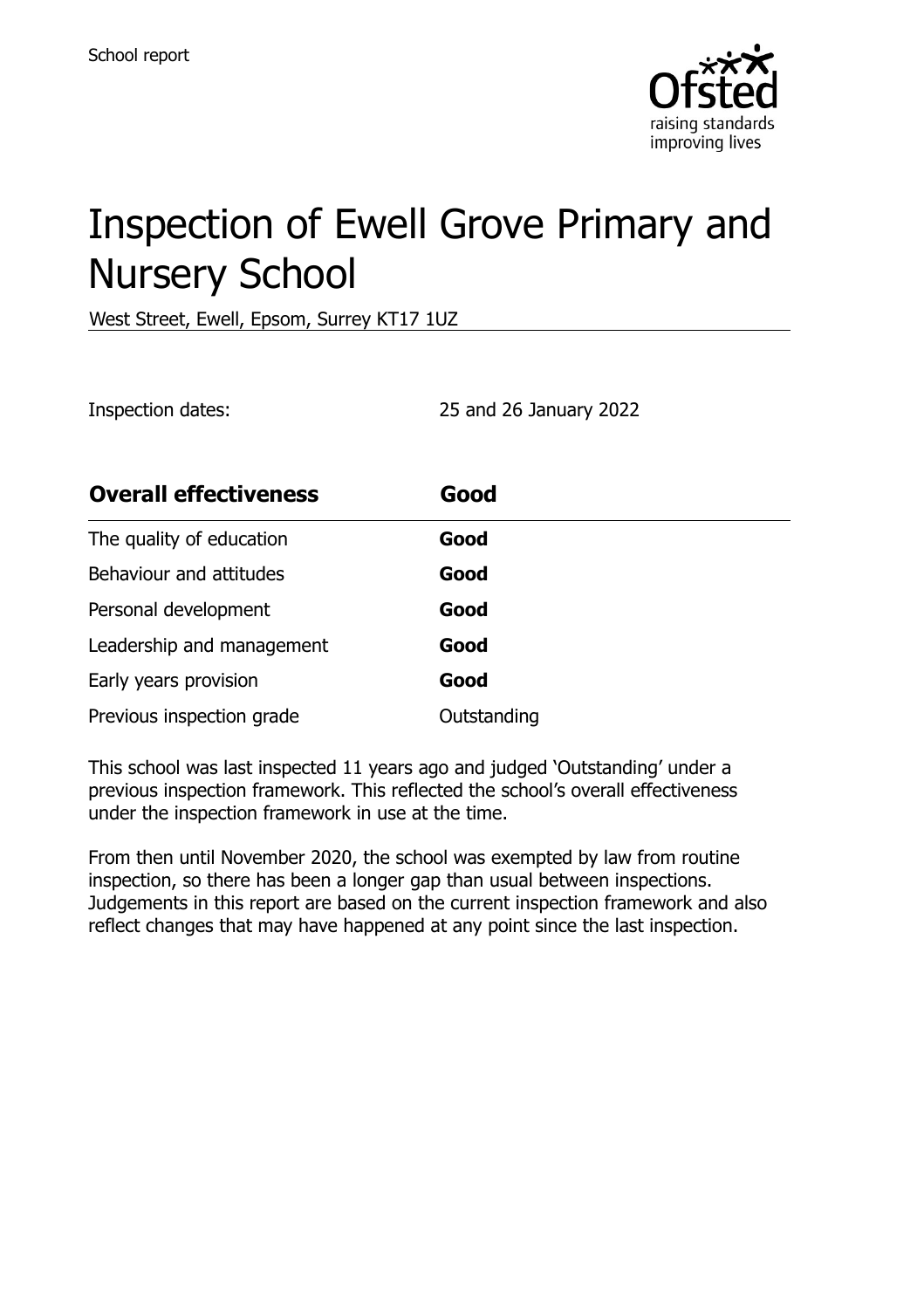

## **What is it like to attend this school?**

Pupils enjoy attending this friendly, nurturing primary school. Parents describe it as 'a school at the centre of the local community'. Pupils trust adults to keep them safe. Pupils say that they are well cared for, both physically and emotionally. They say that adults always help them if they have worries or concerns.

Leaders are ambitious for all pupils to succeed. Leaders believe that inclusion and equality must be at the heart of their work. All pupils, including those with special educational needs and/or disabilities (SEND), are encouraged to do their best. Pupils are keen to learn. As a result, pupils flourish both academically and socially.

Pupils behave well in lessons. Relationships between adults and pupils are warm and positive. Pupils are polite and respectful to each other and to adults. On the rare occasions that bullying happens, pupils are confident that adults will deal with it quickly.

Leaders are passionate about making sure that pupils have high-quality, relevant experiences in school. Pupils enjoy a well-planned programme of residential visits, trips into the local community and special events such as the 'Ewell Grove Games'. Pupils are also taught how to recognise and manage risk when they are out and about.

#### **What does the school do well and what does it need to do better?**

Leaders have designed an ambitious and carefully crafted curriculum. They have clearly set out what pupils need to learn. Teachers know what they need to teach, right from the beginning of Nursery to the end of Year 6. Leaders have developed a distinctive approach to teaching and pupils learn a broad range of subjects. Pupils in all year groups, including pupils with SEND, are supported well to access the school's effective curriculum.

Overall, pupils achieve well. Their achievement in subjects such as mathematics and art is particularly strong. The quality of pupils' attention to detail in their artwork is particularly impressive. In these subjects, teachers check pupils' knowledge regularly and plan activities to deepen their understanding. However, in other subjects, pupils do not achieve as highly because the work that teachers provide does not deepen pupils' understanding as extensively.

Leaders prioritise reading. Children in Reception learn phonics right from the start, using a well-organised and effective programme. In the early stages of learning to read, pupils read books containing the phonic sounds that they know. This means that pupils quickly become fluent readers. In all year groups, teachers read highquality books to pupils daily. Pupils love these regular story times. They are keen to discuss their ideas about books. Children in the early years are eager to join in with familiar parts of stories and rhymes.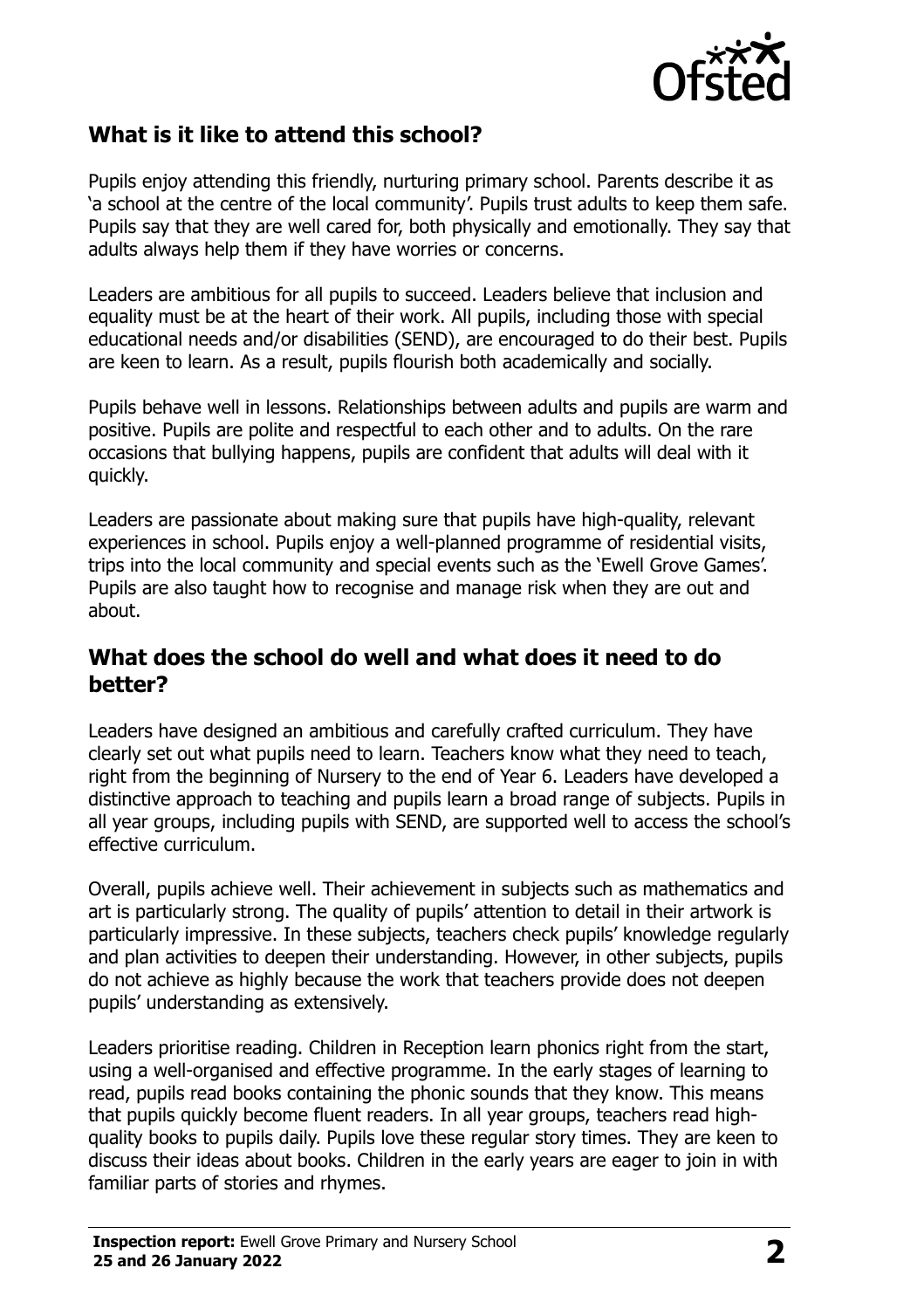

Attendance is high because leaders are relentless in ensuring that pupils attend school. Pupils have positive attitudes to learning. They are eager to learn and cooperate well with each other. In lessons, pupils are calm and focused. Occasionally, there are some behaviour incidents in the playground, but adults deal with these appropriately.

Leaders provide a wide range of opportunities to support pupils' personal development. Work to promote pupils' cultural understanding is strong. Pupils learn about diverse communities in the United Kingdom and in other parts of the world. From the start of Nursery, they learn about different religions, faiths and beliefs.

Leaders recognise the importance of supporting pupils to develop positive character traits. Pupils show good levels of resilience and independence in lessons. Pupils are given opportunities to debate and discuss ideas. For example, in Year 6, pupils enjoyed debating a question about the Gunpowder Plot.

Leaders and governors have a clear, shared vision for the school. Leaders want all pupils to access a broad and varied curriculum. Leaders have planned a programme of high-quality staff training to develop teachers' subject knowledge in all subjects. Because of this, staff feel valued. They are very positive about the school. Staff say that leaders are approachable and mindful of their well-being. Governors challenge leaders well. Governors check on how well the school is doing regularly. They find out pupils' views and know how well pupils are achieving. Governors have a comprehensive understanding of the curriculum through, for example, how they link effectively with subject leaders. As a result, governance is highly effective.

### **Safeguarding**

The arrangements for safeguarding are effective.

Leaders have established a strong culture of safeguarding. They have robust systems to identify pupils who are at risk of harm. Record-keeping is thorough and systematic. Leaders and staff understand the signs and symptoms of abuse. They tackle any concerns about pupils as soon as they are identified. Leaders work closely with families and other agencies to ensure that pupils quickly get the help they need.

As part of a carefully planned safeguarding curriculum, pupils are taught how to keep themselves safe online and about healthy relationships and consent.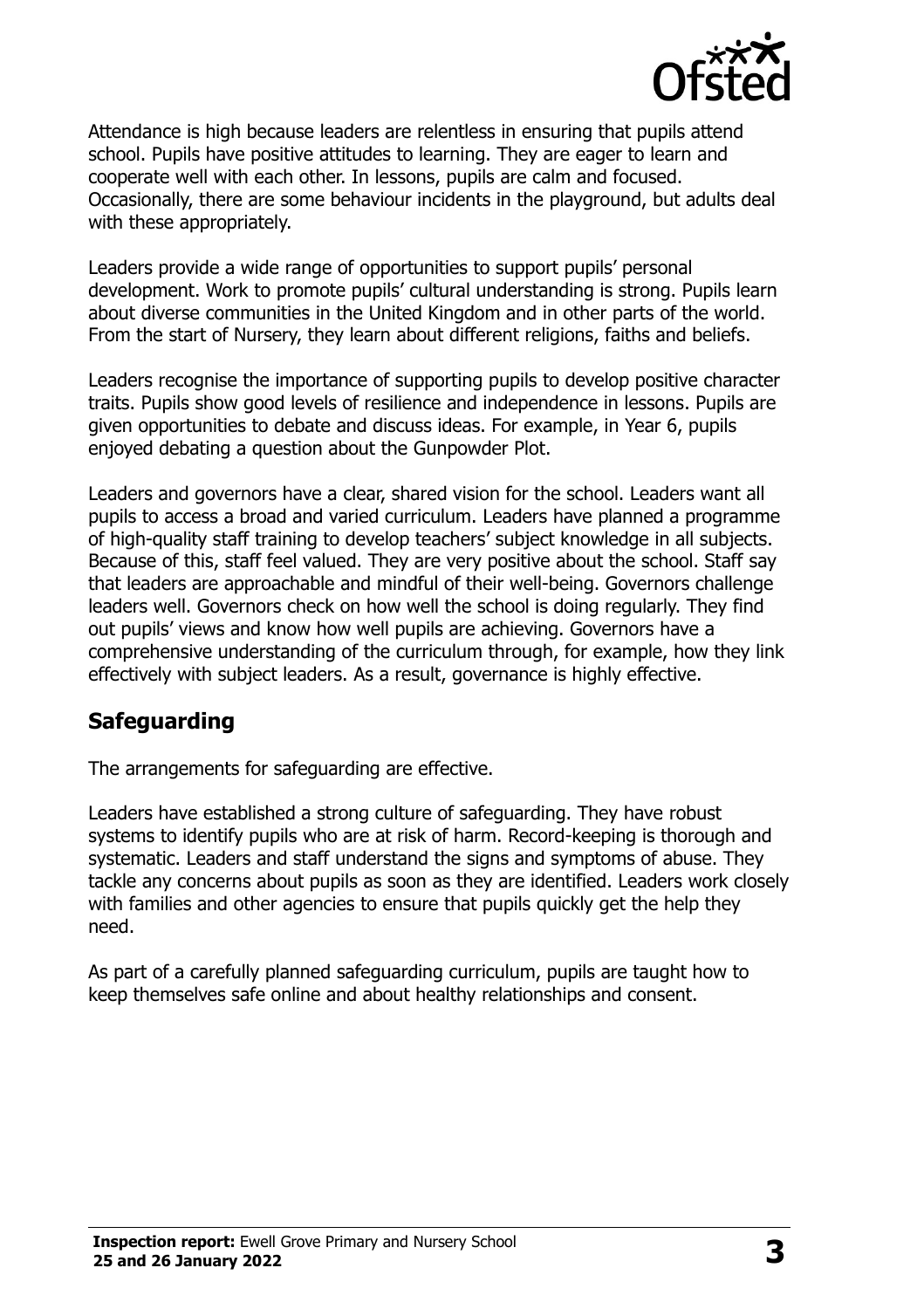

# **What does the school need to do to improve?**

#### **(Information for the school and appropriate authority)**

■ The work that teachers provide does not always allow pupils to develop a deep and detailed understanding in all subjects. This means that, while pupils achieve exceptionally well in some subjects, this is not the case in all subjects. Leaders need to ensure that teachers provide pupils with consistently demanding work which enables them to acquire deep and detailed knowledge across the curriculum.

### **How can I feed back my views?**

You can use [Ofsted Parent View](http://parentview.ofsted.gov.uk/) to give Ofsted your opinion on your child's school, or to find out what other parents and carers think. We use information from Ofsted Parent View when deciding which schools to inspect, when to inspect them and as part of their inspection.

The Department for Education has further quidance on how to complain about a school.

If you are the school and you are not happy with the inspection or the report, you can [complain to Ofsted.](http://www.gov.uk/complain-ofsted-report)

#### **Further information**

You can search for [published performance information](http://www.compare-school-performance.service.gov.uk/) about the school.

In the report, '[disadvantaged pupils](http://www.gov.uk/guidance/pupil-premium-information-for-schools-and-alternative-provision-settings)' refers to those pupils who attract government pupil premium funding: pupils claiming free school meals at any point in the last six years and pupils in care or who left care through adoption or another formal route.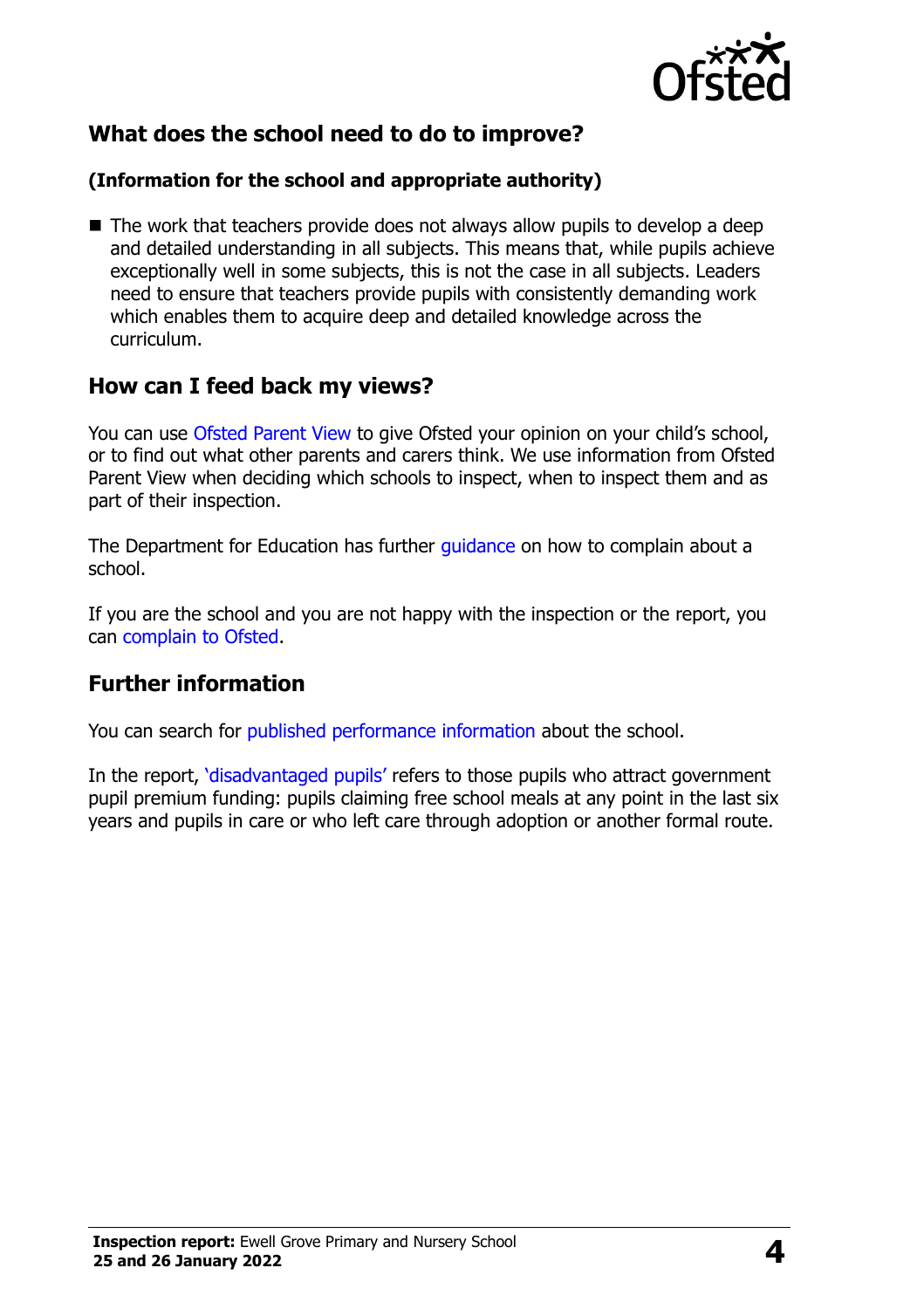

# **School details**

| Unique reference number             | 124955                        |
|-------------------------------------|-------------------------------|
| <b>Local authority</b>              | Surrey                        |
| <b>Inspection number</b>            | 10211975                      |
| <b>Type of school</b>               | Primary                       |
| <b>School category</b>              | Maintained                    |
| Age range of pupils                 | 3 to 11                       |
| <b>Gender of pupils</b>             | Mixed                         |
| Number of pupils on the school roll | 453                           |
| <b>Appropriate authority</b>        | The governing body            |
| <b>Chair of governing body</b>      | Rachel Tillen                 |
| <b>Headteacher</b>                  | Kate Keane                    |
| <b>Website</b>                      | www.ewell-grove.surrey.sch.uk |
| Date of previous inspection         | 29 January 2009               |

# **Information about this school**

- Ewell Grove is a larger-than-average primary school with an attached nursery.
- At the time of the previous inspection, the school was an infant and nursery school. The age range of pupils at the school was three to seven. The school has expanded since the previous inspection. The age range of pupils is now three to 11.
- **Previously, the school was known as Ewell Grove Infant and Nursery School.**
- The school currently does not use alternative provision.

# **Information about this inspection**

The inspectors carried out this inspection under section 5 of the Education Act 2005.

■ This was the first routine inspection the school received since the COVID-19 pandemic began. The inspectors discussed the impact of the pandemic with leaders and have taken that into account in their evaluation of the school.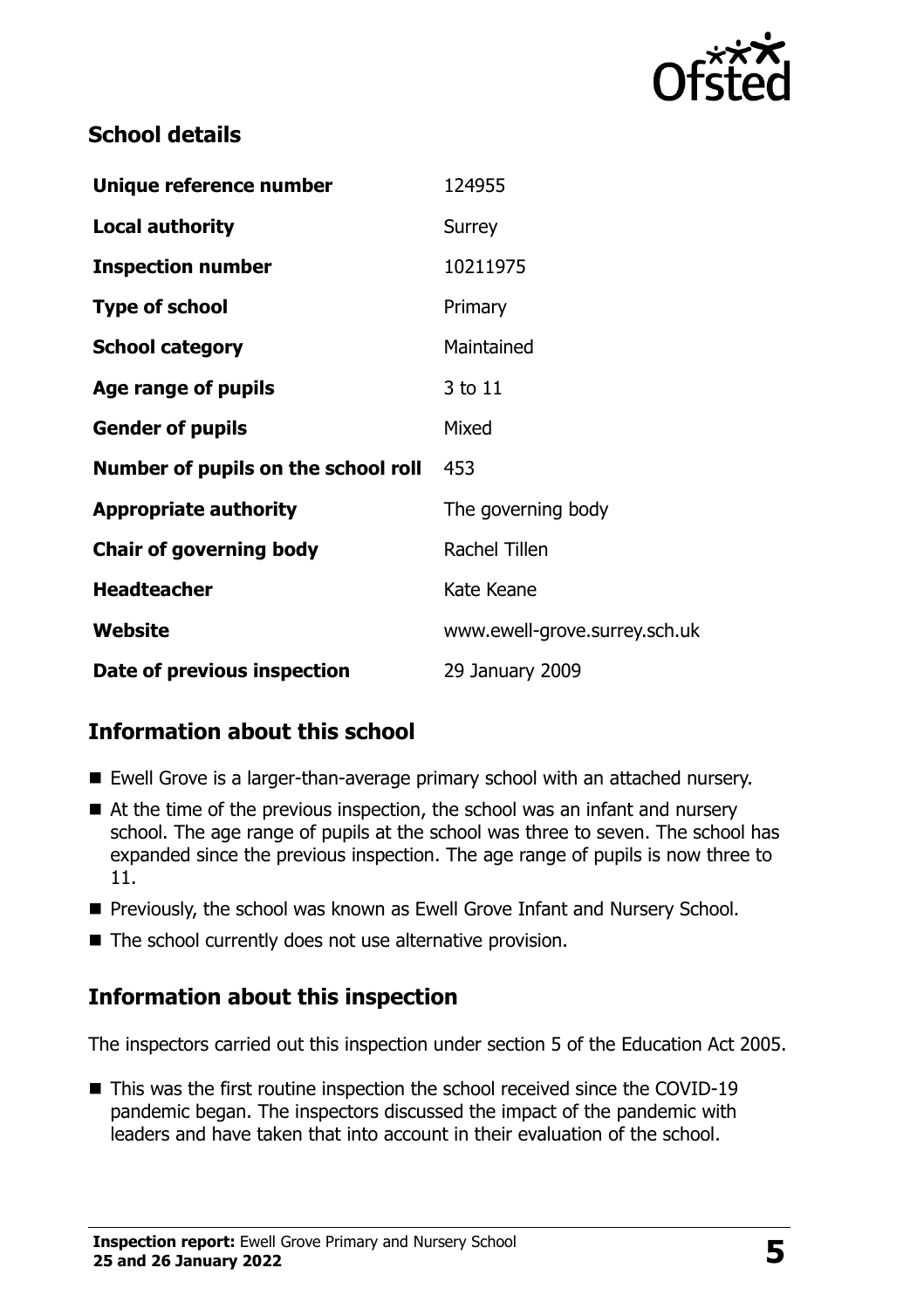

- The inspectors met with senior leaders and three members of the governing body, including the chair of governors. The lead inspector also held a phone call with an officer from the local authority.
- Inspectors carried out deep dives in these subjects: early reading, mathematics, art and design, geography and languages. For each deep dive, inspectors met with subject leaders, looked at curriculum plans, visited a sample of lessons, spoke to teachers, spoke to pupils about their learning and looked at samples of pupils' work.
- Inspectors also looked at curriculum plans and looked at samples of pupils' work for other subjects.
- $\blacksquare$  The inspectors reviewed the arrangements for safeguarding by scrutinising safeguarding records, interviewing staff and having discussions with pupils.
- The inspection team considered the views of parents shared through Ofsted Parent View. They gathered the views of pupils and staff through surveys, interviews and discussions conducted throughout the inspection.
- Inspectors reviewed a range of the school's documentation, including selfevaluation reports, governing body minutes and behaviour incident logs.

#### **Inspection team**

| Sue Keeling, lead inspector | Her Majesty's Inspector |
|-----------------------------|-------------------------|
| Harry Ingham                | Her Majesty's Inspector |
| Simon Francis               | Ofsted Inspector        |